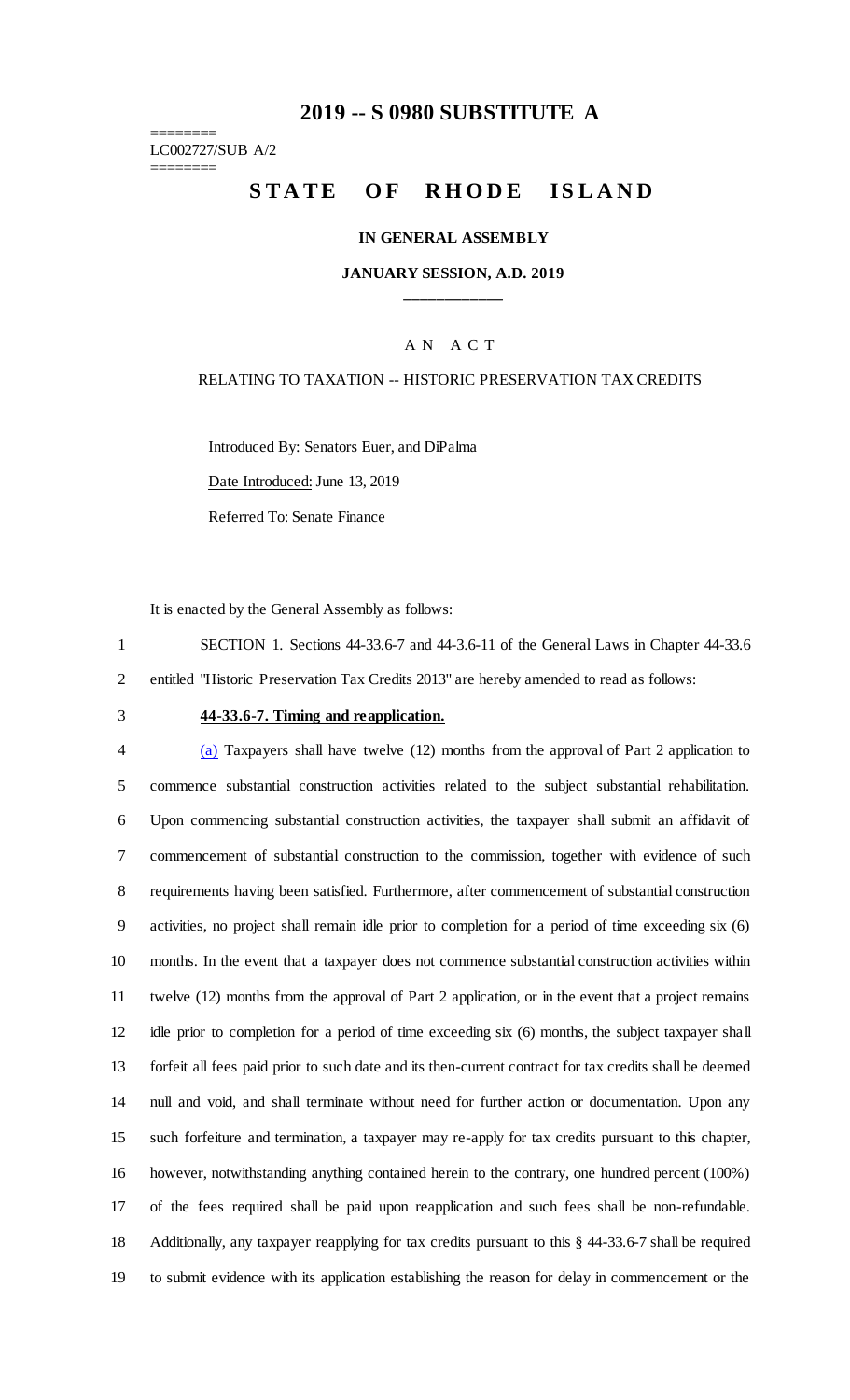project sitting idle, as the case may be, and provide evidence, reasonably satisfactory to the commission, that such condition or event causing same has been resolved. All taxpayers shall submit a reasonably detailed project timeline to the commission together with the Part 2 application. The provisions of this section shall be further detailed and incorporated into the form of contract for tax credits used in connection with this chapter.

- (b) Projects that have been approved for historic preservation tax credits and have been
- funded through the cultural arts and the economy grant program, as enacted in chapter 145 of the
- 2014 Pub. L., and whose contract for tax credits would expire on December 31, 2019, are not
- subject to the provisions of § 44-33.6-7 and shall remain in full force and effect until December
- 31, 2022.

## **44-33.6-11. Sunset.**

- No credits shall be authorized to be reserved pursuant to this chapter on or after June 30,
- 13 2019 2020, or upon the exhaustion of the maximum aggregate credits, whichever comes first.
- SECTION 2. This act shall take effect upon passage.

======== LC002727/SUB A/2 ========